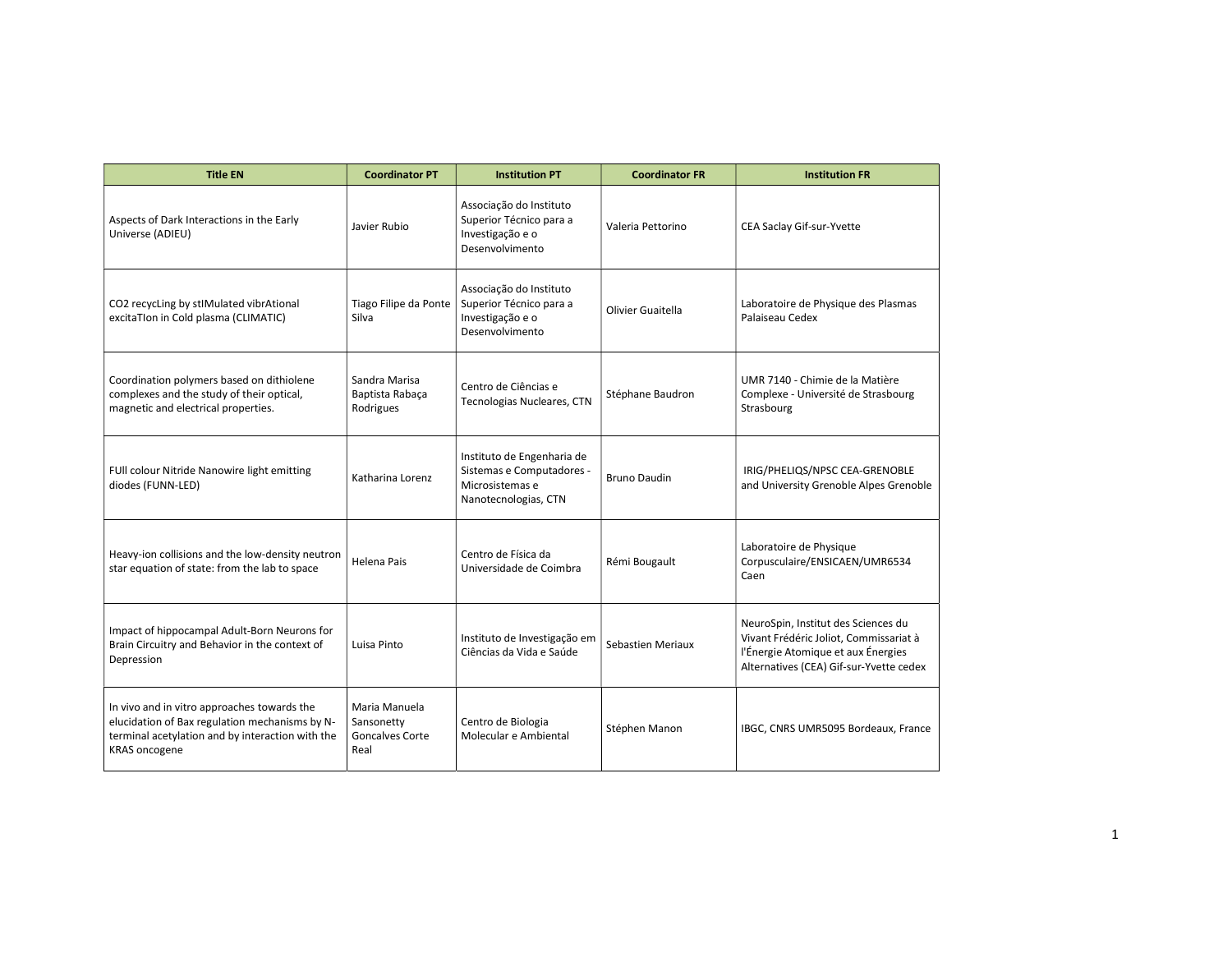| <b>Title EN</b>                                                                                                                                                                   | <b>Coordinator PT</b>                                    | <b>Institution PT</b>                                                                                 | <b>Coordinator FR</b> | <b>Institution FR</b>                                                                                                                                                          |
|-----------------------------------------------------------------------------------------------------------------------------------------------------------------------------------|----------------------------------------------------------|-------------------------------------------------------------------------------------------------------|-----------------------|--------------------------------------------------------------------------------------------------------------------------------------------------------------------------------|
| INTERPLAY BETWEEN MICROGLIA AND T CELLS<br>AT THE BASIS FOR EXCESSIVE SYNAPTIC<br>PRUNING ASSOCIATED WITH MULTIPLE<br><b>SCLEROSIS COGNITIVE IMPAIRMENT</b>                       | Adelaide Fernandes                                       | FARM-ID, Associação da<br>Faculdade de Farmácia para<br>a Investigação e<br>Desenvolvimento           | Anne Astier           | Toulouse Institute for Infectious and<br>Inflammatory Diseases (Infinity) -<br>INSERM UMR1291 - CNRS UMR5051 -<br>Université Toulouse III Toulouse                             |
| Kinetic theory, particle systems and their<br>hydrodynamic limits                                                                                                                 | Ana Jacinta Pereira<br>da Costa Soares                   | Universidade do Minho                                                                                 | Francesco Salvarani   | Association Léonard de Vinci, DVRC<br>Paris                                                                                                                                    |
| Motion planning and control for Variable-<br>Geometry UAV operation in a cluttered<br>environment                                                                                 | Fernando Lobo<br>Pereira                                 | Faculdade de Engenharia da<br>Universidade do Porto -<br>Centro de Sistemas e<br>Tecnologias (SYSTEC) | Ionela Prodan         | Grenoble INP - ESISAR - École Nationale<br>Supérieure en Systèmes Avancés et<br>Réseaux, LCIS (Laboratoire de<br>Conception et d'Intégration des<br>Systèmes) Valence          |
| Nano-Electro-Bac: Electrochemistry of single<br>Nano-impacts onto ultramicroelectrode to<br>explore Electroactive Bacteria and their<br>extracellular electron transfer processes | Catarina Morais Vaz<br>Paquete                           | ITQB NOVA - Instituto de<br>Tecnologia Química e<br>Biológica António Xavier                          | Estelle Lebègue       | Ingénierie des Matériaux Fonctionnels<br>(IMF), Chimie Et Interdisciplinarité :<br>Synthèse, Analyse, Modélisation<br>(CEISAM), Université de Nantes - UMR<br>CNRS 6230 Nantes |
| Parallel Cooperation for Models and Constraints<br>(PaCoMoCo)                                                                                                                     | SALVADOR LUÍS DE<br><b>BETHENCOURT</b><br>PINTO DE ABREU | NOVA Laboratory for<br>Computer Science and<br>Informatics / Universidade<br>de Évora                 | Eric Monfroy          | Laboratoire d'Étude et de Recherche en<br>Informatique d'Angers - LERIA (EA2645)<br>Angers                                                                                     |
| PHEBIO - Assessing the role of PHEnotypic<br>variation in microplastic retention by BIOgenic<br>habitats                                                                          | Gerardo Zardi                                            | Centro de Ciências do Mar                                                                             | Laurent Seuront       | Laboratoire d'Océanologie et de<br>Géosciences Wimereux                                                                                                                        |
| SENSITISE - DiSsect thE tumor microenvironment<br>to battle caNcer radioreSIsTance and Immune<br>eScapE                                                                           | Maria José Cardoso<br>Oliveira                           | Instituto de Investigação e<br>Inovação em Saúde da<br>Universidade do Porto -<br>Associação          | Eric Deutsch          | Université Paris-Saclay, Institut Gustave<br><b>Roussy Paris</b>                                                                                                               |